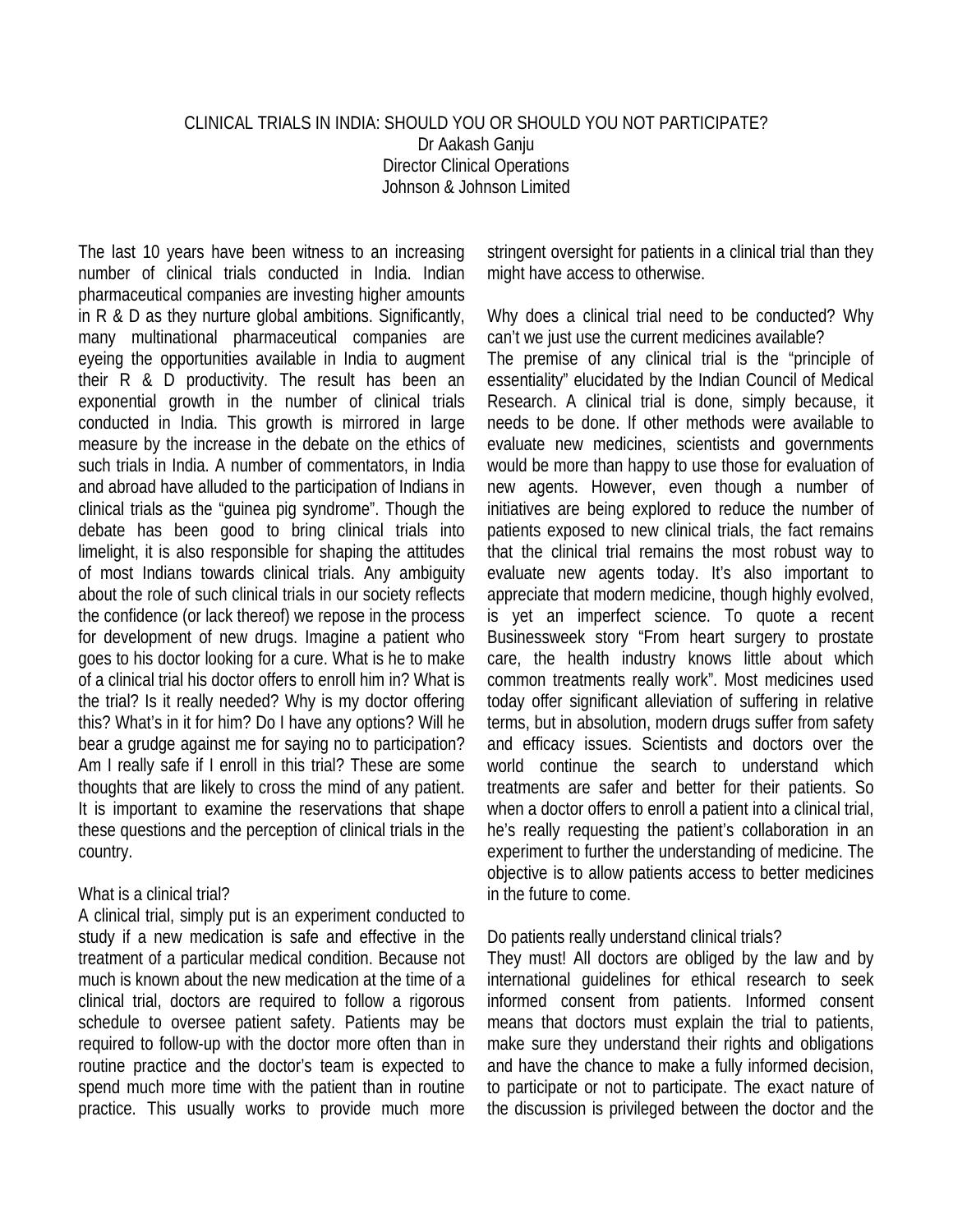patient, but broadly a well taken informed consent requires the patient to understand that he has the option to not participate in the trial, that the trial represents an experiment, that the patient has certain responsibilities should he choose to participate and that there are both potential benefits and risks of participation in the trial.

## How does the patient know if the doctor can be trusted? Who makes sure the patient is protected?

The best person to protect the patient is the patient himself! Patients are becoming more a part of the medical management process today, an effort in which they collaborate with their physicians. An empowered patient should take on the responsibility of understanding all aspects of the trial. It's also important to note that all trials of experimental drugs (not approved for a particular indication) are required to be approved by the Indian regulators – the Drugs Controller General of India. All trials are also reviewed and approved by an Ethics Committee. The Ethics Committee is composed of individuals that represent a cross section of society, doctors, scientists and non-scientists. The members of the ethics committee approve the conduct of a trial after careful consideration and after establishing that the trial is ethically and scientifically justified. On an ongoing basis, ethics committees are required to monitor the conduct of trials to ensure that they are being conducted in an ethical and law-abiding manner. Patients should know that at any given time, they have the right to approach their doctor and/ or a designated member of the ethics committee with questions about the trial. This provision is to allow free and frank exchange between patients, their doctors and the ethics committees. Needless to say, the better informed a patient is, the better informed he will be to make a decision on participation in a trial. Most doctors on an average take an hour to two of discussions with their patients (usually over 1-2 meetings) and the patient's family/ spouse before seeking the informed consent. Discussions must be held in the language the patients are most comfortable in. Patients must retain a copy of the signed informed consent form. In many cases, patients refuse to provide consent and choose simply to be placed on one of the other treatment choices. In many other cases, patients choose to participate and may opt out of the trial later for various reasons. Either way, it is imperative to know that the choice of participation or of continued participation is the patient's to exercise.

## How safe is a patient in a clinical trial?

The honest answer – nobody is sure! The better question to ask is – how safe is a patient every time he takes a medicine? Patients tend to think of marketed medicines as safe and experimental medicines as unsafe products. The fact is that most marketed medicines come with a long list of side effects that have been observed with them. It is true that in relative terms, much more knowledge might exist about most marketed medicines than there is about experimental medicines. However, it is also true that if the existing medicines were really safe and effective, there would not be a need to test new experimental medicines. A recent study in the US showed that 70% of physicians surveyed had safety concerns about the drugs they prescribed to their patients. Further, given that most patients will be better monitored in clinical trials than they will be in routine practice, from an oversight perspective, many would argue that patients are not unsafe in a trial. The key thing for patients to remember is that they are integral to a clinical trial and must continue to discuss options with their doctors on an ongoing basis. It's also pertinent for patients to bear in mind that they have certain responsibilities when they participate in clinical trials. The need to comply with the trial visit requirements, the use of medication and the need to reach out to the trial physician in case of any adverse health occurrence are necessary to ensure that patients can be extended the care and oversight that they are entitled to. The purpose of this article is not to scare patients about the lack of effective therapies for them. The rapid strides in modern medicine are borne out by the significant alleviation of disease over the last 50 years. In the face of many uncertainties, it is gratifying to appreciate the skilled and balanced approach modern physicians take in striking the balance between risks and benefits of various options available.

Are Indians being used as guinea pigs in clinical trials? This is the most common criticism leveled at clinical trials in India and has various components to it. Lets examine the various components –

Informed consent is not possible in India: There is a commonly held myth that patients in India are not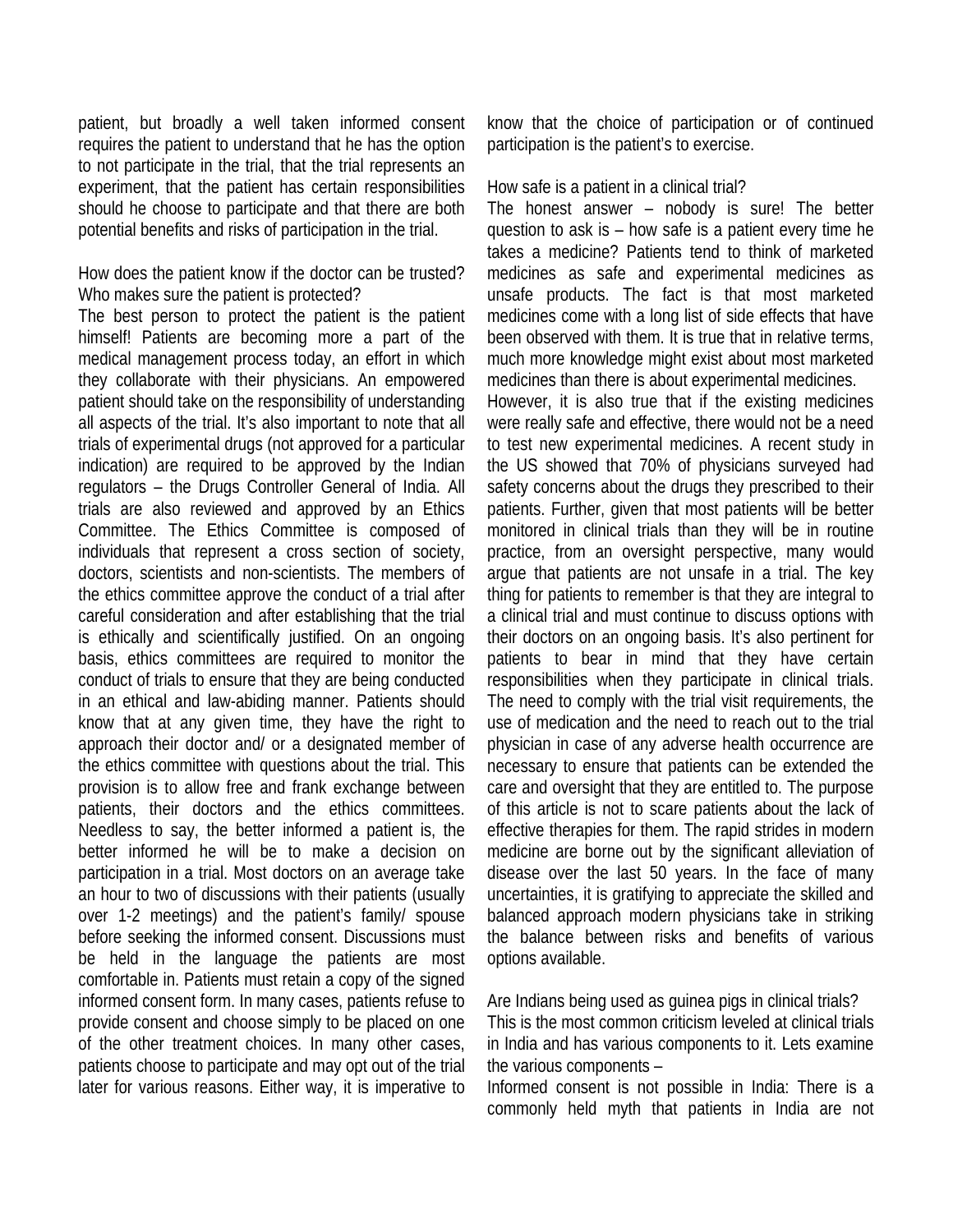capable of understanding choices available to them. To understand these choices, one does not need to be a doctor. Many doctors would not necessarily understand all aspects of all new medicines. Neither will most scientists. But to suggest that an Indian patient cannot understand that he is being asked to enroll in an experiment, that he has options available to him and that there are potential risks and benefits of all options is being elitist. Most patients will understand these options very well.

How can illiterate patients provide consent –Clinical trials in India include a large proportion of literate and illiterate patients, reflecting the reality of our society. It is a bit frivolous to confuse illiteracy with incompetence. A large portion of the Indian population is illiterate, however this does not call into question the credibility of the political vote they exercise every 5 years. Repeated business technology initiatives in the recent past have demonstrated the native intelligence of the rural Indian as well as the illiterate Indian. The e choupal initiative by the Indian business conglomerate ITC has taught rural Indians to use the power of the internet to analyze market trends and make smart business decisions that impact their livelihood. The "Computer in the Wall" initiative by NIIT (an IT training company) showed how illiterate Indian children can learn to use the power of the internet without any training whatsoever. There is ample evidence that even the average rural and illiterate Indian (two distinct classes that do not necessarily converge) is capable of understanding and making choices. There's no evidence to suggest that if explained a trial properly, Indian patients will be less competent to exercise their choices in a clinical trial An illiterate patient may not understand all the safety aspects of a new drug (for that matter, neither would most literates!), but will very well understand the options available to him. The moot point is to ensure that the trial is explained appropriately to the patients. A good informed consent takes time, patience and effective articulation on the part of the consenting physician. But once this is done, Indian patients are as capable (and free to) exercise choices as citizens in any other country. It is important to appreciate that informed consent can be taken ethically, and if it is not, then that is an aberration that can and must be addressed.

Why should Indian patients be used for clinical trials? Western pharmaceutical companies are using poor Indian patients to test their expensive drugs.

It is true that in the last 5 years, more and more multinational pharmaceutical companies are placing parts of their clinical trials in India. It is important to note that the trials done in India are simply part of trials done in other parts of the world. Indian patients are not treated differently than patients in Australia or Europe or North America. Further, despite all the recent buzz of increasing clinical trials in India, the number of Indian patients participating in clinical trials remains a tiny fraction of those in other countries. Estimates would place this number at less than 5% of clinical trial patients globally. And finally, what is wrong with the participation of Indian doctors, hospitals and patients in clinical trials? For the last 50 years, Indian patients have benefited immensely from trials of new drugs conducted on patients in the US and Western Europe. To be a part of mainstream global clinical research is an opportunity that we must be happy to participate in and contribute to.

Admittedly, concerns about improperly conducted clinical trials are not to be dismissed. There have been instances in the past, in India as much as in other countries, when guidelines for the conduct of ethical research may have been flouted. The informed consent may not have been exercised appropriately in some instances. It is also important to beware of research misconduct, mala fide or otherwise on the part of the doctor investigators. The research community is aware of and always on guard against the possibility of such conduct. These are all instances that can and will impair public faith in the clinical trial process. However, these instances are not unique to the Indian milieu and represent the aberration rather than the norm in the clinical trial world. Mechanisms are available in India, as they are in other countries to guard against such instances. Further, it is useful to remember that in an environment where the incentive (or lack of disincentive to) to misconduct research is the same in India as in any other part of the world, a major systemic deterrent is the unique nature of the Indian society. The democratic institutions, the freedom of the press and the availability of open platforms for people to challenge each other serve as the perfect deterrents to any stakeholder that may wish to digress from ethical norms of clinical